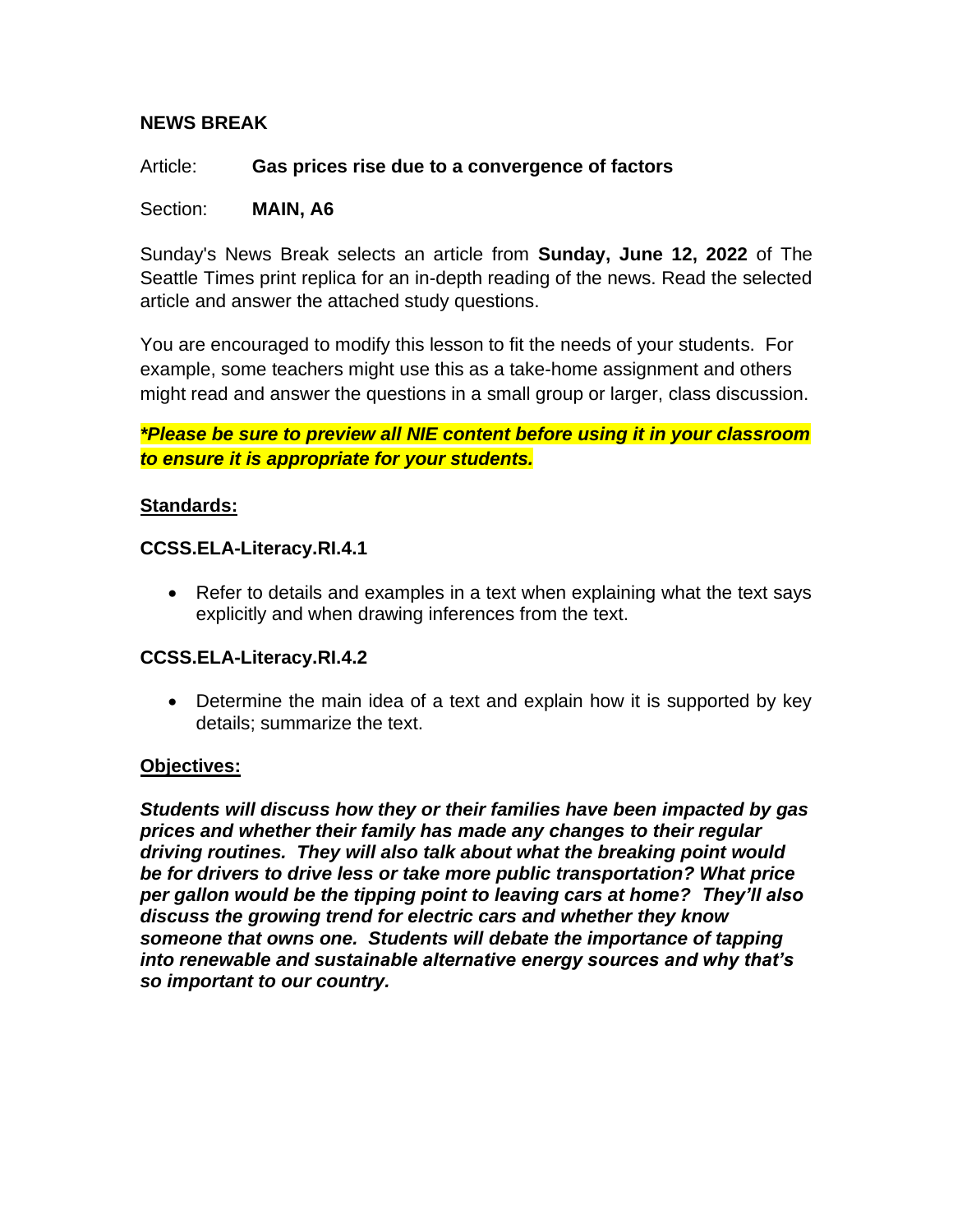## **Vocabulary Building:**

Read this sentence, what do you think the highlighted words mean using *context clues*? A *context clue* is a word or words that are hints and refers to the sources of information outside of words that readers may use to predict the identities and meanings of unknown words.

Rising prices at the pump are a key driver in the highest *inflation* that Americans have seen in 40 years.

# *Inflation Guess***:**

## *Inflation Definition:*

# **Comprehension Questions:**

- 1. There is little evidence that gasoline prices, which hit a record \$\_\_\_ a gallon on Saturday, will drop anytime soon.
- 2. Rising prices at the pump are a key driver in the highest inflation that Americans have seen in \_\_\_\_\_ years.
- 3. Everyone seems to have a favorite villain for the high cost of filling up. Who are people blaming?
- 4. State averages ranged from \$\_\_\_\_\_\_ a gallon in California to \$\_\_\_\_\_\_ in Mississippi.
- 5. Several factors are coming together to push gasoline prices higher. What are they?
- 6. Analysts say there are no quick fixes; it's a matter of what?
- 7. Republicans have called on Biden to help increase domestic oil production — for example, by allowing what?
- 8. However, many Democrats and environmentalists would howl if Biden took those steps. Why?
- 9. Even if Biden ignored a big faction of his own party, it would be or before those measures could lead to more gasoline at U.S. service stations.
- 10.Some refineries that produce gasoline, jet fuel, diesel and other petroleum products shut down during the first year of the pandemic, when demand
- \_\_\_\_\_\_\_\_\_\_\_\_\_\_\_\_. 11.While a few are expected to boost capacity in the next year or so, others are reluctant to invest in new facilities because the transition to \_\_\_\_\_\_\_\_\_\_\_\_ \_\_\_\_\_\_\_\_\_\_\_\_\_\_\_will reduce demand for gasoline over

the long run.

12. Higher energy prices hit \_\_\_\_\_\_\_\_\_\_\_\_\_\_\_\_\_\_\_\_\_\_\_\_\_\_ families the hardest. Workers in retail and the fast-food industry can't work from home — they must commute by car or public transportation.